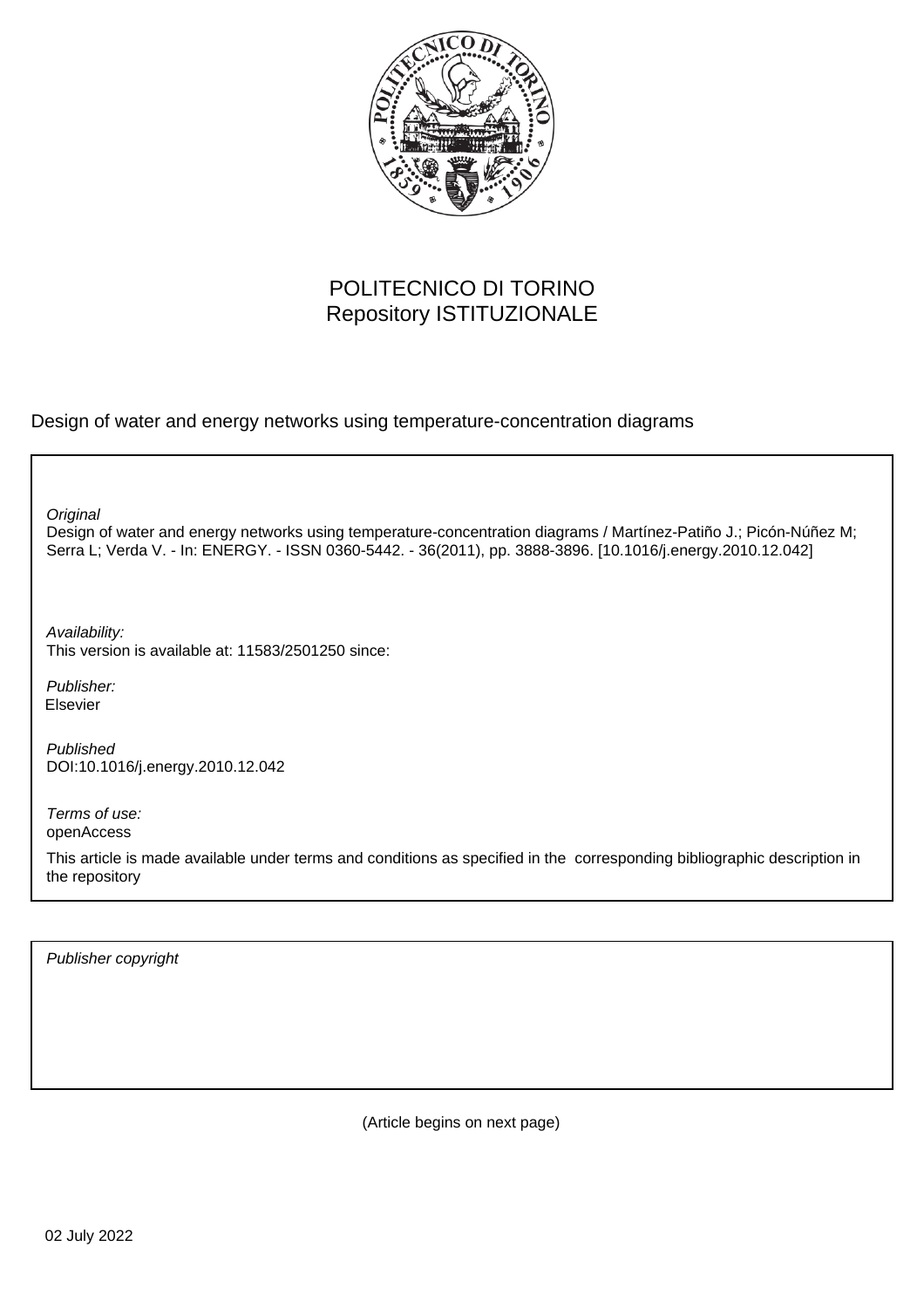# **DESIGN OF WATER AND ENERGY NETWORKS USING TEMPERATURE-CONCENTRATION DIAGRAMS**

## **Energy, Volume 36, Issue 6, June 2011, Pages 3888-3896**

#### **Jesús Martínez-Patiño (\*), jesusmp23@salamanca.ugto.mx**

#### **Martín Picón-Núñez, picon@quijote.ugto.mx**

**(\*)** Carr. Salamanca-Valle de Santiago Km 3.5+1.8 Km Com. Palo Blanco, C.P. 36885 Salamanca, Gto. Tel.

+52 (464) 64 7 99 40, Fax ext. 2311

University of Guanajuato, Mexico

#### **Luis M. Serra, serra@unizar.es**

Thermal Engineering and Energy Systems Group (GITSE), Aragon Institute of Engineering Research (I3A), Department of Mechanical Engineering, University of Zaragoza. CPS Ingenieros (Ed. Betancourt), María de Luna 3, 50018 Zaragoza (Spain)

#### **Vittorio Verda, vittorio.verda@polito.it**

Department of Energy, Politecnico di Torino, c.so Duca degli Abruzzi 24, 10129, Torino, Italy

#### **Abstract.**

The reduction of energy and water demand is a critical issue in various industrial sectors like the pulp and paper industry. This objective may be achieved through properly designed heat and mass transfer networks. This work introduces a new methodology for the synthesis of these systems.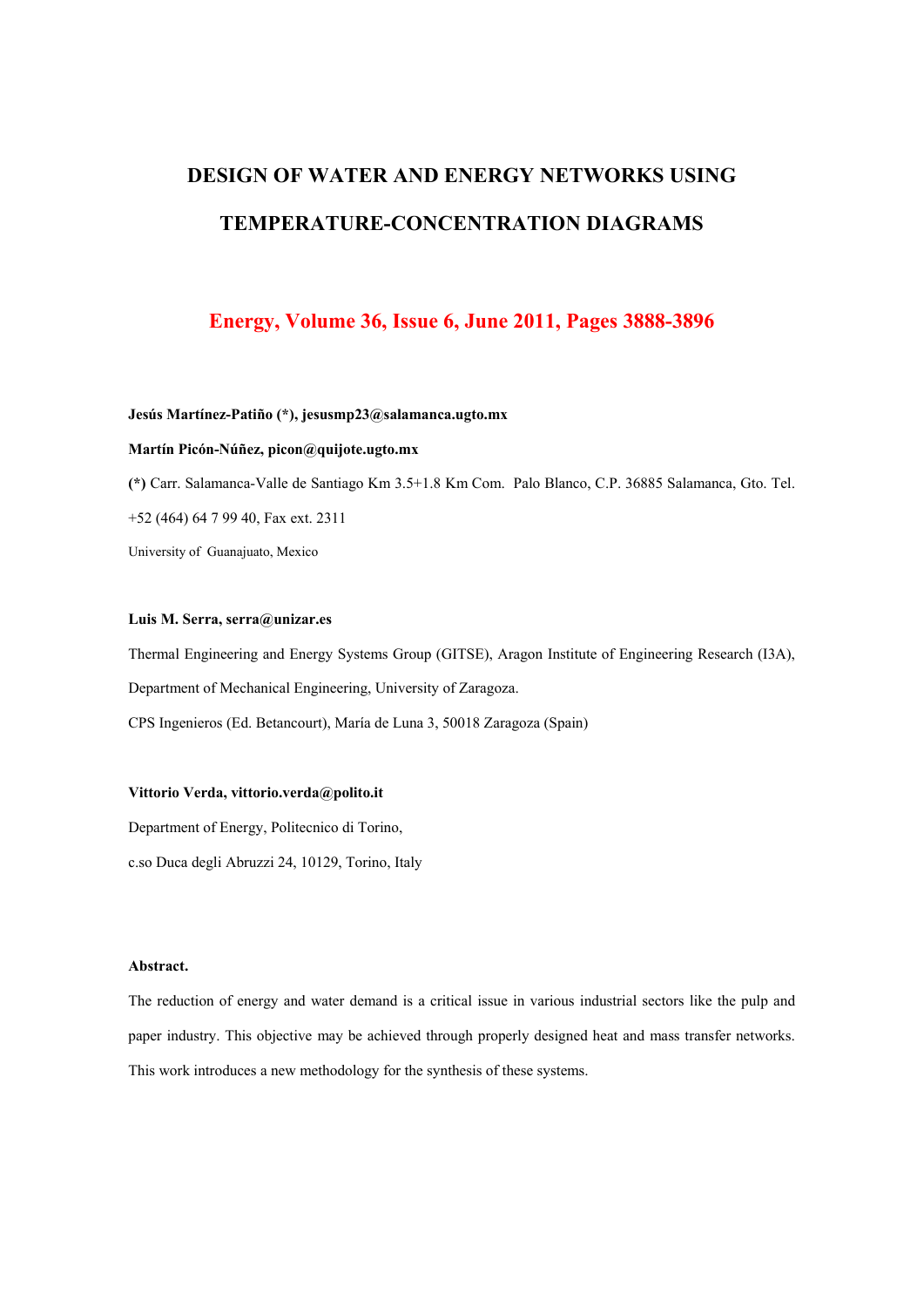The procedure here presented is specifically conceived for networks with two distinct sections: the simultaneous heat and mass transfer sub-network, which main goal is the removal of pollutants from processes and the heat exchange sub-networks (direct and indirect), which main goal is the thermal management of the water flows and the heat recovery. To keep the two sections separate, water reuse in the simultaneous heat and mass transfer network is operated by allowing non-isothermal mixing between the streams. These irreversibilities produce a negative impact on the primary energy savings, which is discussed, but have some advantages in terms of operation, design simplicity and in retrofit applications.

#### *Keywords: Process integration; Combined Heat and Mass Transfer, Thermal Pinch, Water Pinch*

#### **1. INTRODUCTION**

The methodologies that have been developed to date for the combined minimization of water and energy are based on Pinch analysis techniques. Since its popularization in the 1980´s [1], Pinch Technology has been applied to achieve primary energy savings in different types of energy intensive industries. In the work of Linnhoff et al. [1], examples are given of the implementation of the methodology to different industries where energy savings in the order of 12% were obtained. In a newer edition, Kemp [2] presents other examples of the implementation of the methodology to other cases, such as the oil industry [3], organic chemicals manufacturing site [4], and applications in hospitals [5].The percentage of savings in each type of industry depends on several factors such as the type of process, the available technology and the amount of investment, etc. In these cases, the amount of savings reported is around 25% [6].

The application of Pinch Analysis concepts to the case of water minimization has given rise to the Water Pinch methods. In this approach, the minimum flow of fresh water that a process requires given the amount of mass to be withdrawn within the minimum and maximum required concentrations is found [7-9]. Wang and Smith [7] presented a technique to minimize the consumption of water in industrial processes. This technique is based on graphical methods where concentrations of single contaminants versus flow rate profiles are produced. Olesen and Polley [8] noted that the methodology developed by Wang and Smith [7] for the design of water networks could be simplified and proposed a simpler methodology for single contaminant cases. The main feature of this work is that it treats inlet and outlet concentration limits as flexible variables, retaining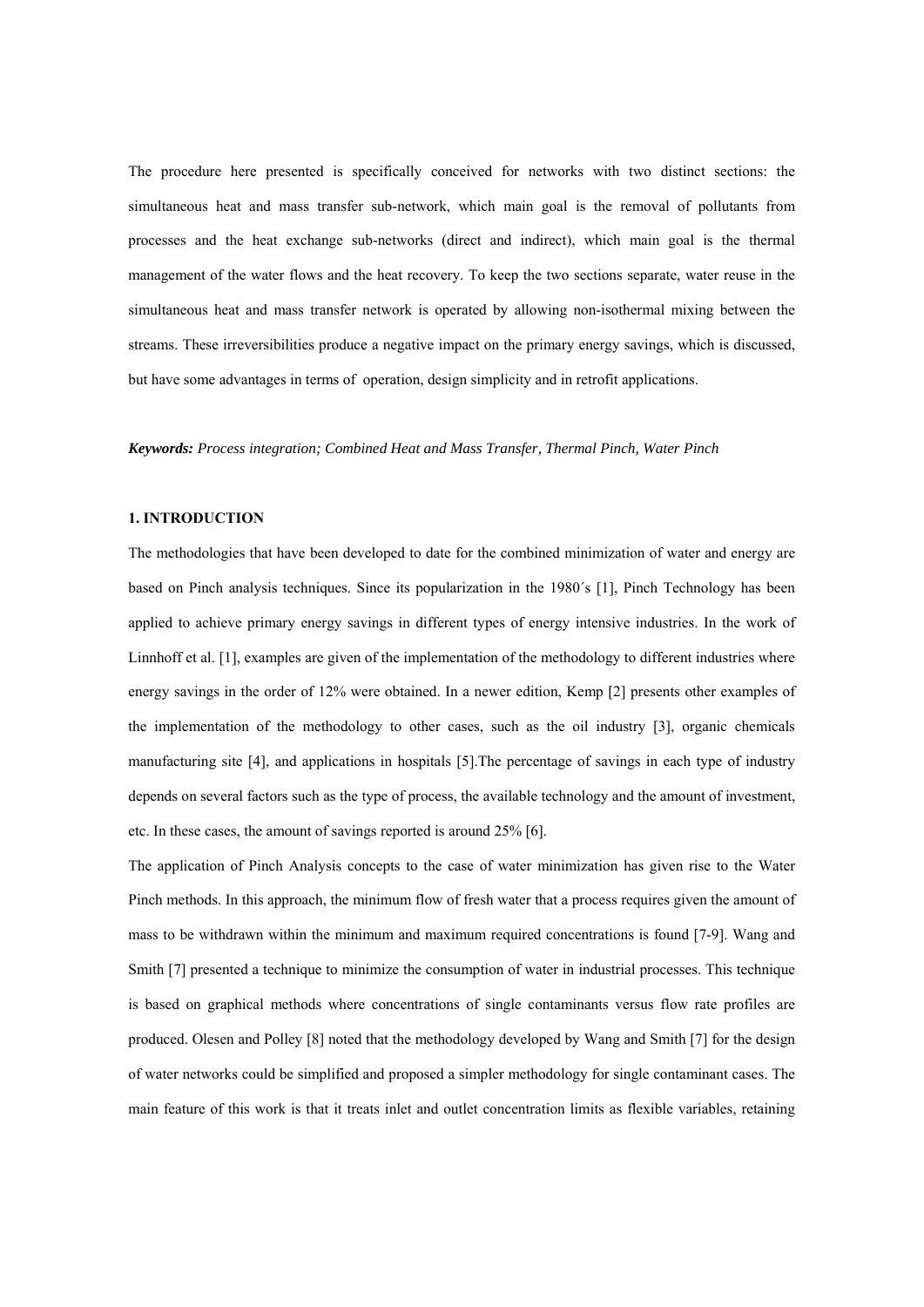only as a fixed variable the amount of mass (contaminant) to be removed. However, the problem that is not discussed is the impact that different concentrations would have on the equipment dimensions.

Various recent researches on the subject are focused on simultaneous energy and water minimization design using heuristic rules [10,11] and optimization using mathematical programming [12,13]. Such approach is useful for the reduction of natural resources in energy and water intensive industries, as the pulp and paper industry, metallurgical industry, food industry, chemical industry, etc.

A water and energy network exhibits features that makes them different from ordinary heat recovery networks, namely: a) water represents the main component of the streams, b) water streams can mix c) the total mass flow rate of the inlet streams equals the mass flow rate of the outlet streams, and d) in the case of isothermal processes, the variation in the enthalpy flow associated with the cold streams (to be heated up) is very close to or even equal to the enthalpy change associated to the hot streams (to be cooled down) leaving the processes. A simplified representation of the interaction between water and energy stream temperature is shown in Figure 1. The features indicated above make it possible to build a system with minimum fresh water requirement and minimum energy demand. The minimum fresh water requirement,  $m_F$ , is obtained from water pinch analysis. Once this quantity is obtained, the energy demand Q (heating demand and cooling demand) determined as:

$$
Q = m_{F} c \Delta T_{min}
$$
 (1)

where c is the specific heat and  $\Delta T_{\text{min}}$  is the allowed minimum temperature difference between hot and cold streams, i.e. the temperature difference at the pinch [14]. To reach this target, it is necessary to keep the minimum temperature difference in all the sections of the heat exchangers and to avoid non-isothermal mixing. This means that when two or more streams enter a process, they must reach the process temperature, which is possible by installing heat exchangers throughout the processes. In this paper, the analysis is focused on networks where the two goals, i.e. temperatures and concentrations, are controlled in two separate sections: temperatures are controlled in the heat transfer sub-network (direct and indirect) while concentrations are controlled in the simultaneous heat and mass transfer sub-network. The consequence of this choice is that non-isothermal mixing is allowed in the simultaneous heat and mass transfer sub-network, as there are not heat exchangers in this section. This brings the disadvantage of increased primary energy demand. As discussed in the following section, the main advantages consist in a larger flexibility in the operation and the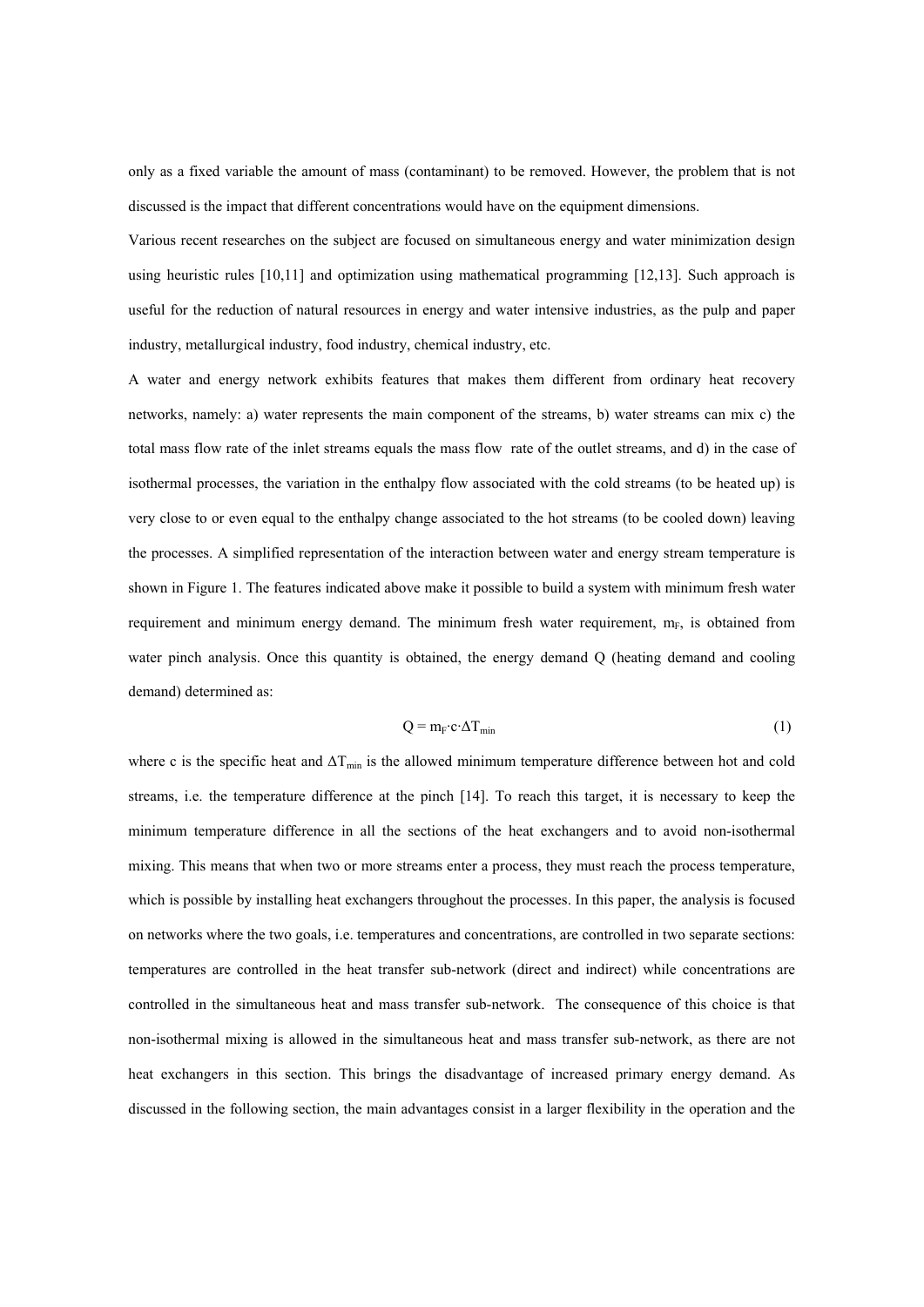possibility to implement the proposed procedure into existing systems without major changes to the process layout.

#### **2. SIMULTANEOUS HEAT AND MASS TRANSFER SYSTEM.**

The system is composed by three sub networks, as observed by Bagajewicz et al. [15] and Sorin M. et al.[16]: 1) Simultaneous Heat and Mass Transfer Network. This is the sub-network where water streams are distributed to the various operations to remove contaminants. The water streams are properly mixed so that used water exiting some of the operations is reused in these operations that not necessarily require fresh water. The network design is performed in order to provide the required mass flow rate and concentration to the various processes. As the use of heat exchangers is intentionally avoided in this section, direct heat transfer due to non-isothermal mixing is necessary to reach the target temperatures for the streams entering the processes.

2) Direct Heat Exchange Network. This is a sub-network of water streams where the streams exiting the processes are properly mixed together to achieve the required temperatures and flow rates to enter the following sub-network.

3) Indirect Heat Exchange Network. This is a sub-network where the enthalpy flow of the streams exiting the processes is recovered to heat fresh water streams through heat exchangers and where the necessary external heating and cooling loads are supplied to the fresh water and effluent water respectively.

The way these sub-networks are linked is shown in Figure 2. In the diagram, *j* streams leave the indirect heat transfer network toward the simultaneous heat and mass transfer network; at the outlet of this section, k streams combine to produce the *i* number of streams required for indirect heat transfer in the HEN. In Figure 2, the number of streams entering and exiting the Indirect Heat Exchange Network ( *i* and *j*) are equal.

One of the advantages of this scheme is that it can be easily applied to the retrofit of existing plants where no heat recovery is involved.

#### **3. CONSTRUCTION OF THE TEMPERATURE VS CONCENTRATION DIAGRAM.**

The objective in the design of energy and water networks is to find the structure that minimizes the total costs so that the elimination of a given contaminant is achieved within the specified process constraints. Such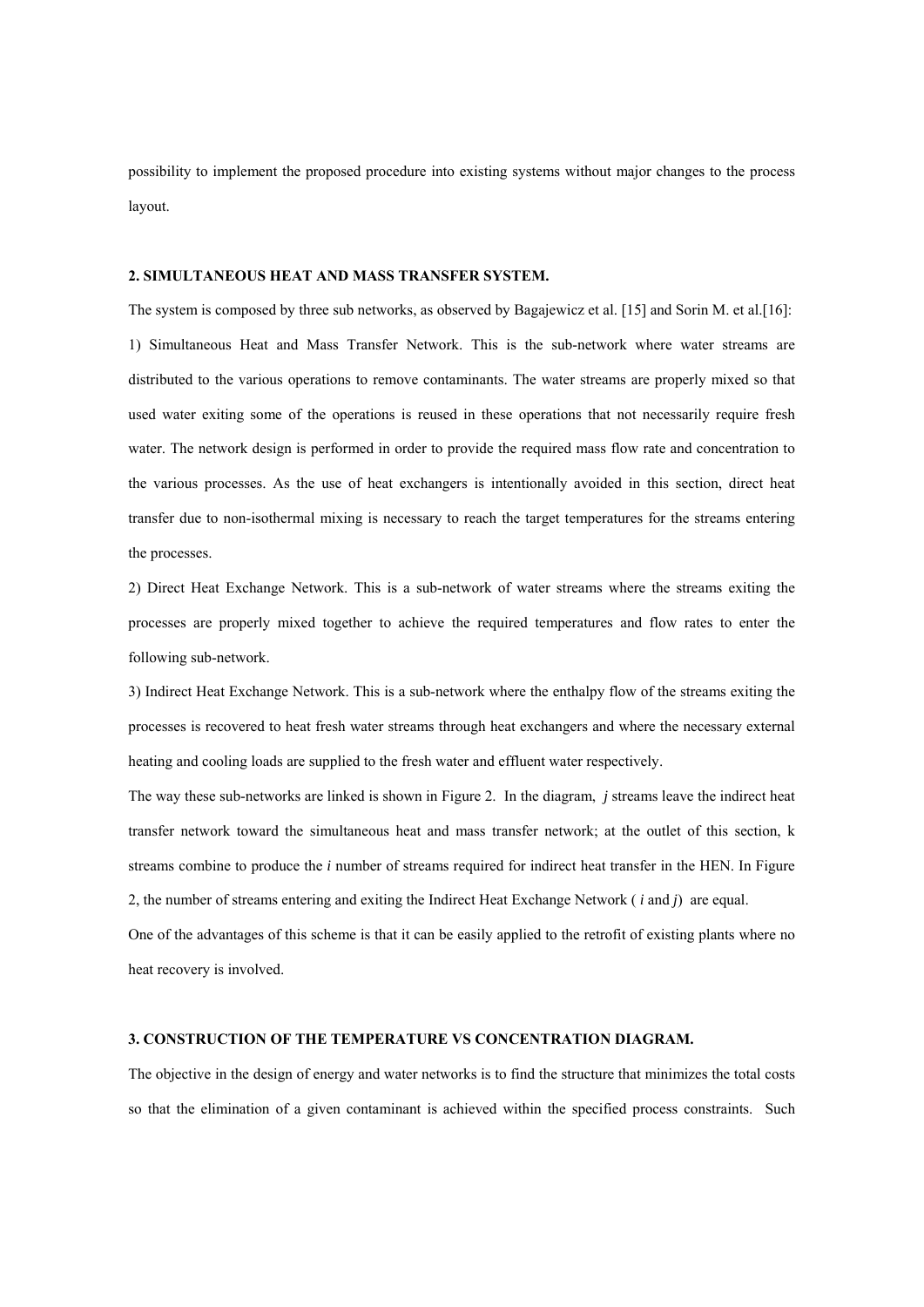process constraints are: maximum inlet concentration, mass of contaminant to be removed and operating temperature. If the operating temperature is uniform throughout the process, the solution to the problem gives the interconnection of fresh water streams and used water (which has been used to remove contaminants in other operations), so as to meet the maximum acceptable concentration of contaminant at the inlet of downstream operations. When the inlet target temperature is different for each operation, a new variable comes into play and the problem is described as the design of simultaneous heat and mass transfer system. In the proposed approach, the design of such systems starts with the Simultaneous Heat and Mass Transfer Network. The required process data include: specification of the various water consuming operations, inlet temperatures, mass load of contaminant to be removed, minimum and maximum concentrations permitted on the water streams, allowable discharge temperature and fresh water inlet temperature. With this information, the minimum fresh water consumption considering water reuse is determined [7].

The next step consists in the determination of the distribution of fresh water and the flow interconnections within the process for maximum water reuse, for minimum external energy consumption and minimum number of heat exchangers. The solution to this problem is highly combinatorial since each of the water using operations that make up the whole process will have its own operating temperature and maximum permitted concentration. The complexity of the problem can be reduced by means of a heuristic approach, such as the one introduced in this work, which is described below using a Temperature vs. Concentration diagram.

The Temperature vs Concentration diagram contains the following information: Number of water using operations, temperature of the operation, maximum permitted inlet water concentration, mass load of contaminant to be removed. This information is used to select the processes to feed with freshwater. Mass and energy balances are then used to complete the design.

In Figure 3a, the solid line represents the range over which the water concentration varies as the contaminant is removed from an inlet concentration  $(C_{lim,in}$ , *i*) to an outlet concentration  $(C_{lim,out,i})$  at a constant temperature (T*i*). In the diagram C*lim,in, i* represents the maximum inlet concentration permitted for the mass removal operation to take place. A significant feature is that water could be fed to such an operation even from a zero concentration as shown by the dotted line in Figure 3a. Operations are ordered according to the temperature they operate at and are numbered accordingly. The operations that require fresh water by specification are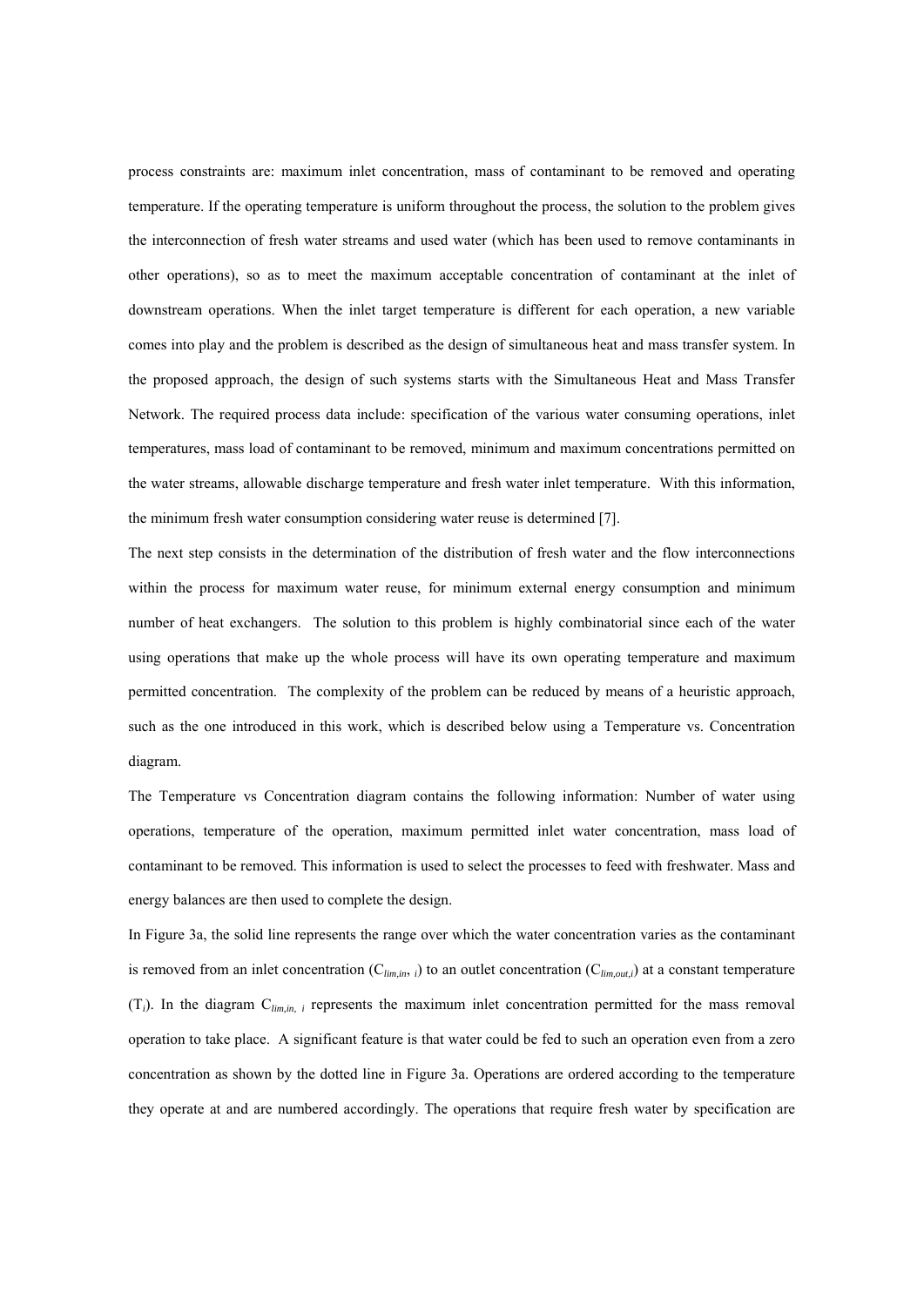positioned in the diagram at the corresponding temperature and start from the point at zero concentration as shown in Figure 3b.

There is a number of feasible solutions to achieve the temperature and concentration of downstream operations; each possible combination of water streams corresponds to a certain energy consumption. Figure 3c illustrates how the flow rate, temperature and concentration requirements of operation 2 are met by a combination of effluents from operations 1 and *n*.

For the establishment of the water flow rates and the interconnection between operations with minimum energy requirement the following guidelines are considered:

1. Supply fresh water to those operations that requires it, i.e. operations characterized by maximum inlet concentration equal to zero.

2. Meet the fresh water requirements of the two operations that need the highest and lowest temperatures.

3. Satisfy process requirements in terms of temperature, first, and then concentration. Used but less concentrated water from upstream processes should be used primarily and fresh water only when necessary.

#### **3.1 Network structure for direct and indirect heat transfer**

The difference between the fresh water entry temperature and the water discharge temperature represents the minimum temperature approach for the network design. So once its value is specified, the composite curve corresponding to the streams entering and exiting the simultaneous heat and mass transfer sub-network (cold and hot streams, respectively) can be consructuted; this allows the calculation of the minimum heating and cooling load for the system. Once this target is obtained, the heat recovery network can be designed. This network is generally composed of direct and indirect heat transfer sub-networks. Direct heat transfer takes places during the mixing of water streams at different temperature, as already examined in the previous section. Non isothermal mixing has a detrimental effect upon the heat recovery network as it provokes additional irreversibilities that could be avoided by installing heat exchangers [14]. However, the positive side of non isothermal mixing is that it allows to reduce the number of heat exchanger without affecting the external load.

The way the number of heat exchangers is reduced to a minimum can be explained by analyzing the changes that direct heat transfer produces in the shape of the composite curves. For instance, if mixing is carried out on the hot side of the composite curve [16] the result is that temperature driving forces reduce; however, since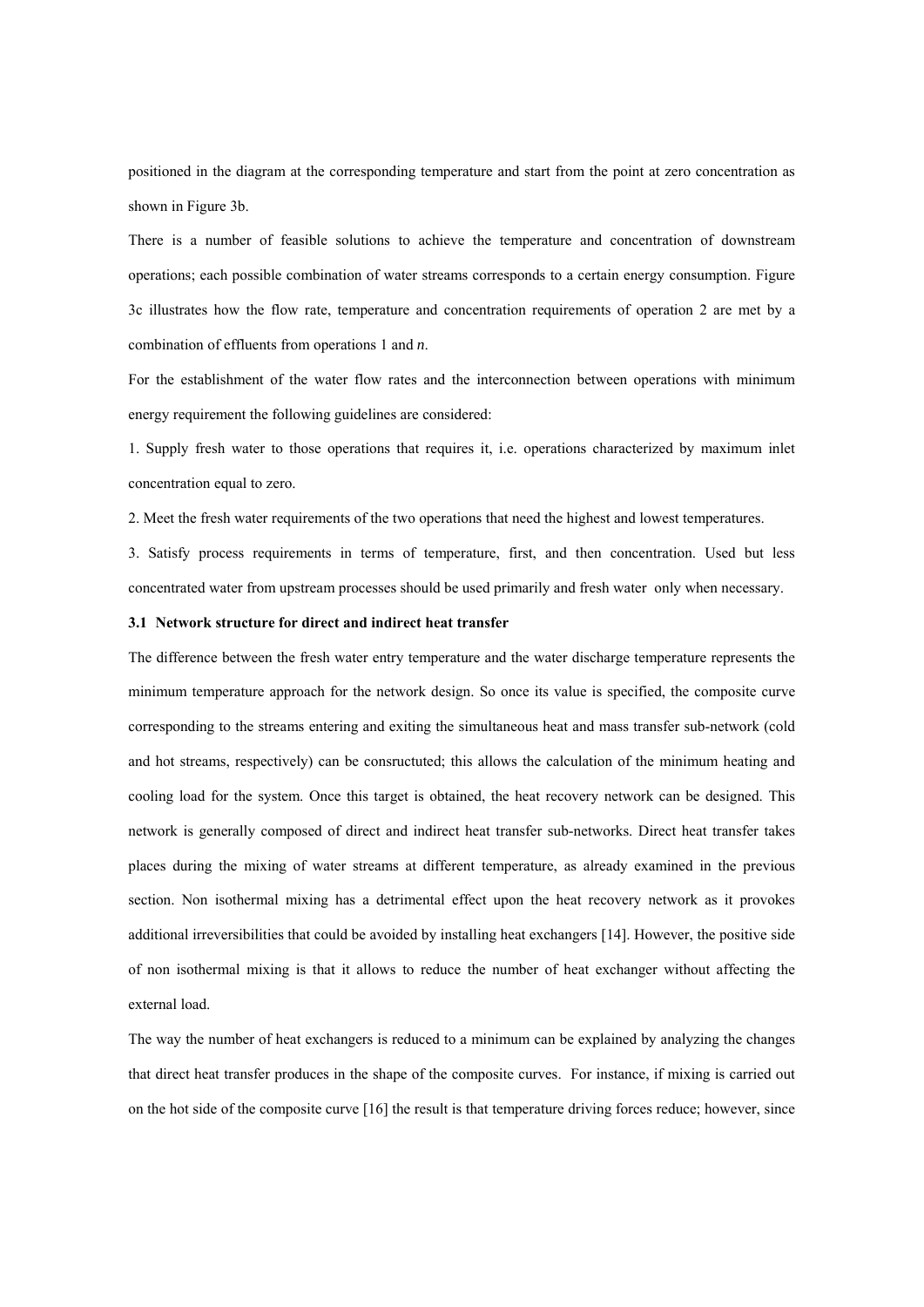the profile of the new composite curve becomes practically parallel to the shape of the cold composite curve, the number of heat exchangers is equal to the number of sections on the composite curves as given by the number of slope changes plus one. In fact, on the cold side, the first heat exchanger must be sized to heat up the entire fresh water mass flow rate from the inlet temperature to the target temperature of the coldest process. After this point, the mass flow rate required by the first process is extracted. The remaining mass flow rate is heated up to the temperature of the next process and so on. The last heat exchanger is the one supplying the external heat requirement.

On the hot side, the streams exiting the simultaneous heat and mass transfer sub-network can be mixed so that each heat exchanger is fed with the same mass flow rate as the one flowing on the cold side and an inlet temperature equal to the outlet temperature of the cold fluid plus the minimum temperature difference. On the last heat exchanger all the streams that have not yet been used are mixed together with the main stream. The resulting temperature is generally higher than the minimum value (i.e. the temperature of the cold stream exiting the heat exchanger plus the minimum temperature difference) because of the irreversibilities in the simultaneous heat and mass transfer sub-network.

#### **4. APPLICATION OF THE METHODOLOGY**

In this section, the methodology is applied to a case study proposed by Wang and Smith [7]. The resulting system is then discussed and compared with a fully integrated system, i.e. a system where non-isothermal mixing is avoided.

The process operating data are presented in Table 1. The various mass removal operations are listed in relation to their temperature; other information includes: mass load of contaminant to be removed, maximum permitted inlet concentration and outlet concentration of the water streams, and the limiting water flow rate required to remove the specified amount of contaminant. Fresh water is available at 20 ºC and it is assumed that the maximum permitted effluent discharge temperature is 30 ºC. The Water Pinch technique is applied to the data of Table 1 in order to determine the minimum fresh water supply considering water reuse. The results are shown in Figure 4 where the minimum fresh water consumption is 90 kg/s.

Figure 5 shows a Temperature vs Concentration diagram where the four mass removal operations are depicted. This diagram also indicates the various opportunities for water stream combinations that can be used as feed of downstream operations. For instance, the combination of effluents from operations 1 and 4 can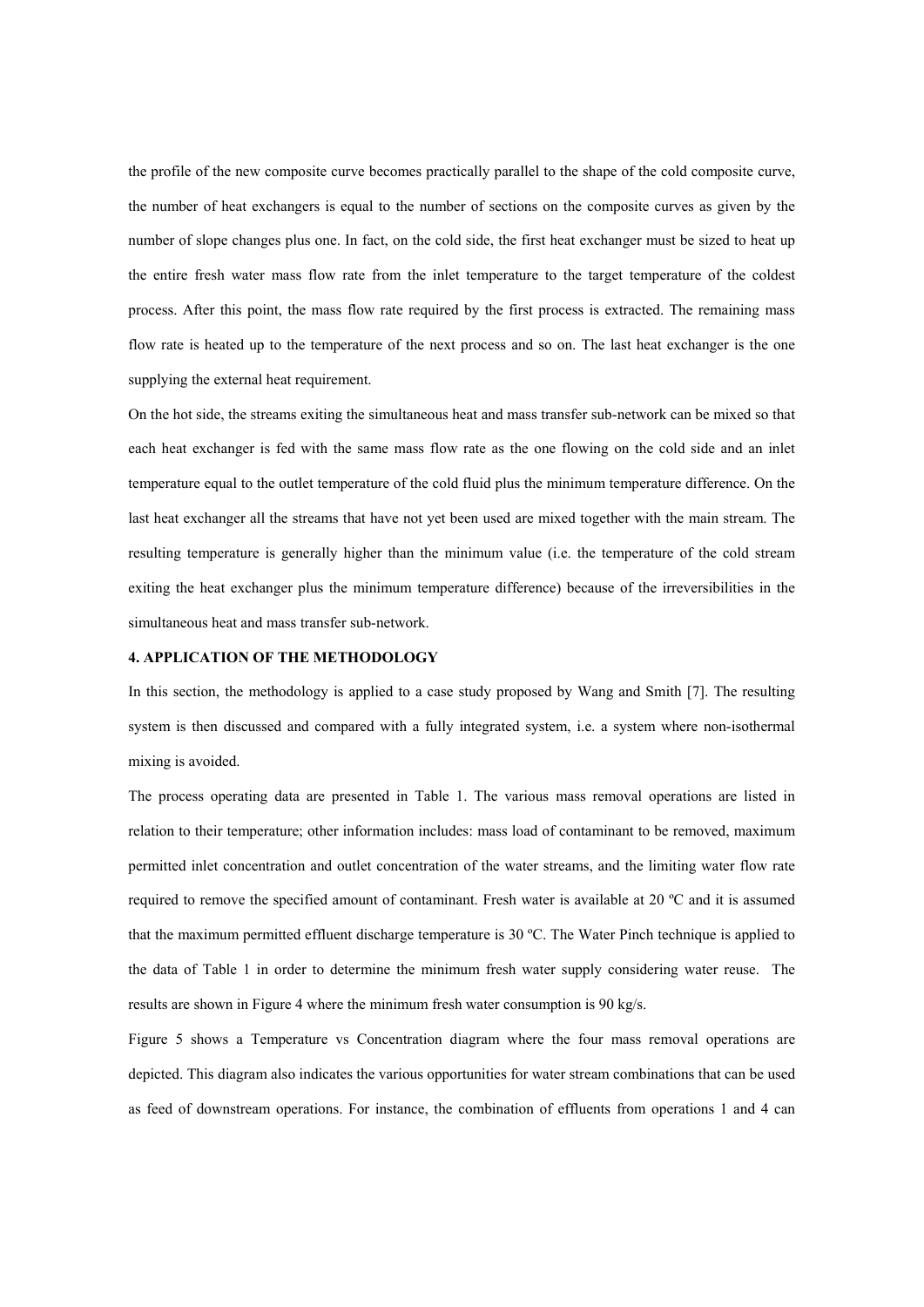meet the requirements of operations 2 and 3. The next step consists in the distribution of the fresh water. In this case, the operations requiring pure water will be favored; then any fresh water left will be distributed amidst the other operations. Figure 6 presents the Temperature vs Concentration diagram for case 1 and shows the various options for supplying operations 2 and 3. The first choice is to check whether a combination of stream fractions from operations 2 and 4 is able to meet the requirements of operation 3. For the case of operation 3, this would avoid destruction of temperature driving forces since they are available at a temperature immediately above and below the required by operation 3. Should the combination of streams from operation 2 and 4 not be enough to meet the demand of operation 3, a fraction from operation 1 must be considered. The solution to the problem is found by solving the mass and energy balance equations from where it can be seen that the effluent from operations 2 and 4 meet the demand of operation 3. Figure 7 shows the final mass flow rate distribution, the network structure and the effluent streams to be discharged.

The next step consists in the definition of the heat exchanger network for indirect heat transfer. To this end the composite curves are used (Figure 8). Table 2 contains the information regarding flow rates and temperatures for the construction of these curves. The cold composite curve is taken from the  $f_{FW}$  data and the hot composite curve uses the  $f_R$  flow rates. The various fresh water fractions must be heated from 20  $^{\circ}$ C to the temperature required at each operation, while the effluent discharges will have to be cooled to 30ºC. The external heating and cooling load for a  $\Delta T_{\text{min}}$  = 10 °C are 4165 kW and 385 kW respectively. Thus, three exchangers and a heater are needed as shown in Figure 9.

As mentioned earlier, direct heat transfer takes place amongst the hot effluent streams; they are mixed in order to produce the number of streams for minimum number of exchangers in the heat transfer network shown in Figure 10 where the hot streams:  $f_{R,1}$ ,  $f_{R,2}$ ,  $f_{R,3}$  y  $f_{R,4}$  are combined to generate the streams:  $f_{FR,1}$ ,  $f_{FR,2}$  y  $f_{FR,3}$  at the required temperatures. These combinations are generated by means of simple energy and mass balances.

With each of the different sub-network structures being designed, the final step consists in linking them into a single overall structure. This is shown in Figure 11; the total fresh water consumption is 90 kg/s, the external heating load is 4165 kW, the external cooling required is 385 kW and a total of 3 heat exchangers are needed. Table 3 shows a comparison between the designs obtained using other approach presented in the literature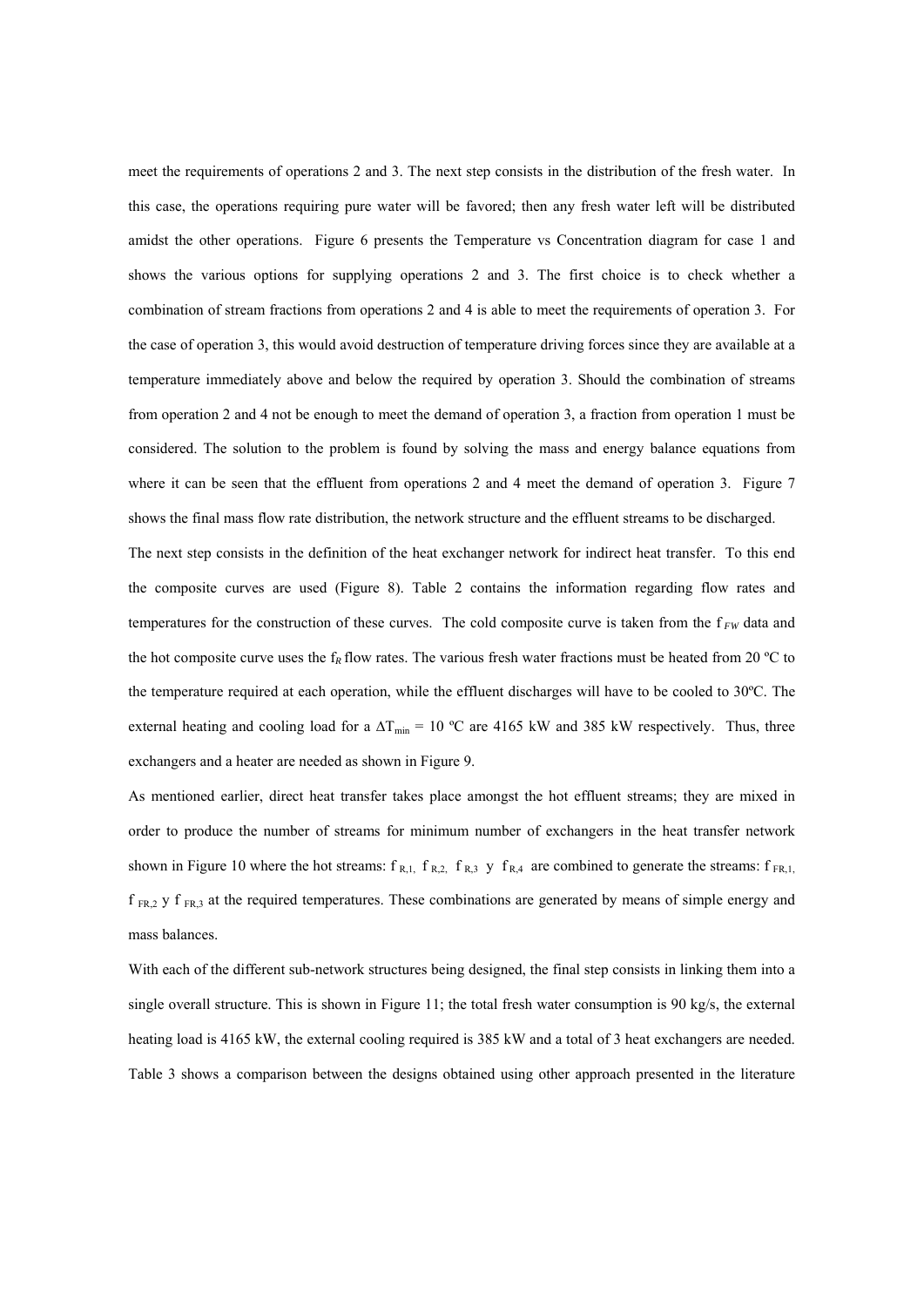(scenario A. [11]) and the design approach introduced in this work (scenario B) where it can be appreciated that the proposed approach (scenario B) requires less energy.

#### **5. DISCUSSION**

It has been already mentioned that it is possible to minimize the external heating load by avoiding nonisothermal mixing in the simultaneous heat and mass transfer sub-network. A possible system is presented in Figure 12.

The heat load of this system is 3777 kW, which is about 10% less than the system proposed in this paper. Such advantage reduces if the minimum temperature difference increases, as shown in Figure 13. In addition, in the case of the proposed system the heat load may be reduced by increasing the fresh water mass flow rate up to about 96.9 kg/s; beyond this value the heat load increases, as shown in Figure 14.

Another difference between the two systems is related with the effects of possible water losses. In the case of isothermal mixing, if a loss occurs in a process, the system is not able to fulfil the energy balances unless an additional heater is installed upstream the operation 4. In Figure 12, this heater is indicated as H3. Similar consideration may be drawn in the case of the other designs proposed in [14]. In the case of a system with non-isothermal mixing, it is possible to overcome losses in the process just by adjusting the mass flow rates to the various heat exchangers and by supplying a different heat load to the heater and to the cooler. Table 4 shows the various mass flow rates and temperatures in four scenarios corresponding with losses in each of the processes in the case of isothermal mixing, while Table 5 shows the data in the case of non-isothermal mixing. If a leak of 2 kg/s is considered in process 1, the heat load increases to 4365 kW for both isothermal and non-isothermal mixing. Similar result is obtained for a leak in process 2; in this case the heat load becomes 4161 kW. In the case of a leak in process 3 or 4, the heat load for non-isothermal mixing becomes lower than with isothermal mixing: 2695 kW instead of 3946 kW.

#### **5. CONCLUSIONS**

A tool for the design of water and energy networks is presented in this paper. This tool provides a simple means to design systems where the section for achieving the concentration targets in the processes is independent of the section devoted to heat recovery and heating/cooling supply. Such system is obtained by allowing non-isothermal mixing. Altough non iso-thermal mixing reduces the available temperature driving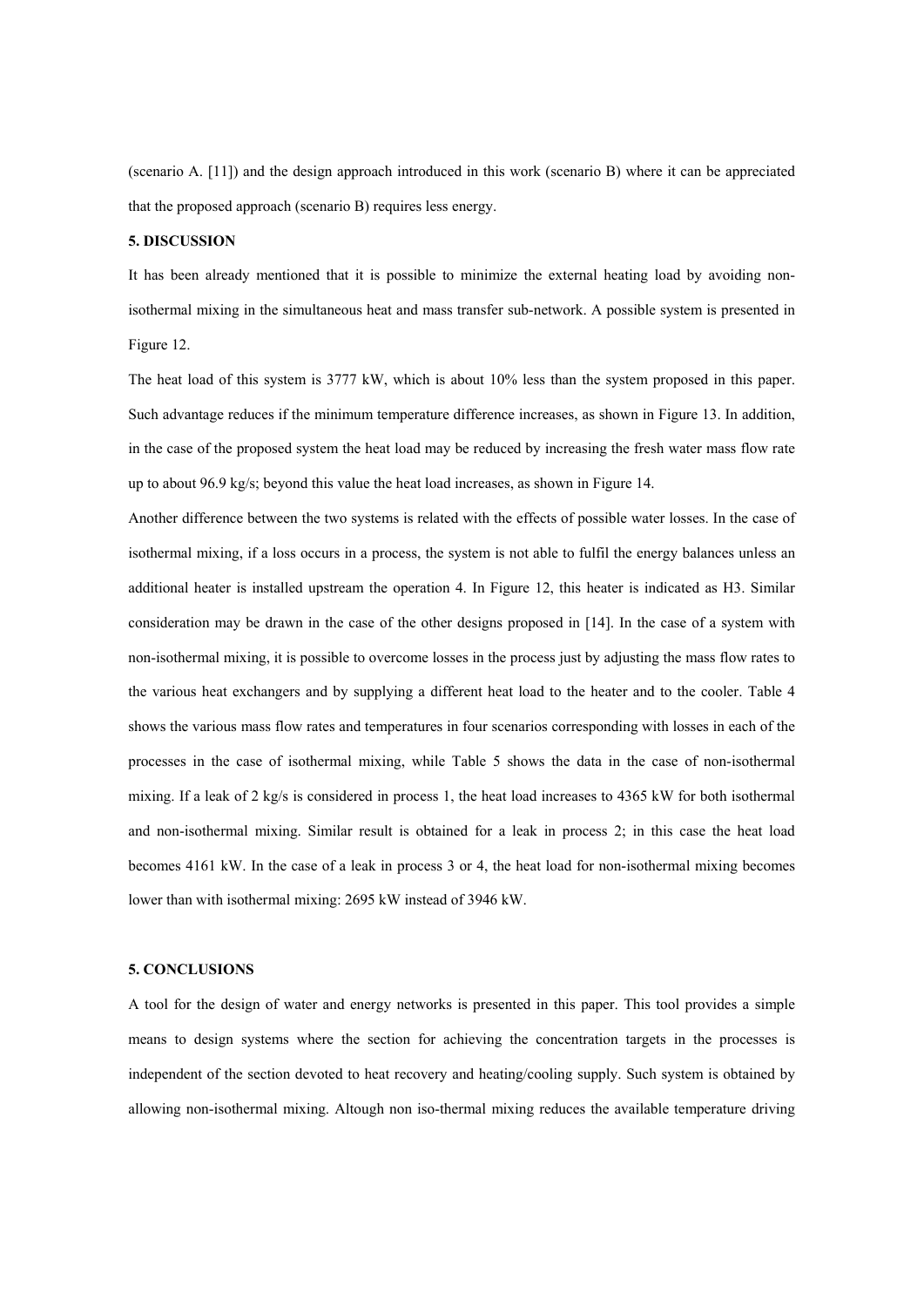forces for heat transfer; it has the advantage of reducing the number of heat exchangers for heat recovery at the expense of increased surface area requirements. From the operational point of view, iso-thermal mixing might prove to show higher flexibility specially in cases of unexpected water losses. Work in this direction is undergoing.

#### **6. NOMENCLATURE**

| С                     | Concentration                              | [ppm]                    |
|-----------------------|--------------------------------------------|--------------------------|
| $C$ lim, in           | Limiting inlet concentration,              | [ppm]                    |
| $C_{\text{lim, out}}$ | Limiting outlet concentration              | [ppm]                    |
| CP                    | Heat capacity mass flowrate                | [kW/c]                   |
| $C_p$                 | Heat capacity                              | [ $kJ/kg \circ C$ ]      |
| $\Delta T_{\rm min}$  | Minimum temperature approach               | [°C]                     |
| f                     | Water flowrate                             | [kg/s]                   |
| $f_{WF,i}$            | Fresh water flowrate to the ith operation  | [kg/s]                   |
| $fFR$ , $i$           | Wastewater flowrate from the ith operation | [kg/s]                   |
| fR, i                 | Watewater flowrate for heat recovery       | [kg/s]                   |
| h                     | Enthalpy                                   | [kW]                     |
| $\boldsymbol{m}$      | Mass load                                  | [g/s]                    |
| $Q_{cold}$            | Cold utility                               | [kW]                     |
| $Q_{hot}$             | Hot utility                                | [kW]                     |
| $\overline{T}$        | Temperature                                | $\lceil \circ C \rceil$  |
| $T_{\rm in}$          | Temperature of freshwater                  | [°C]                     |
| $T_{\rm out}$         | Discharge temperature of wastewater        | $[\,^{\circ}\mathrm{C}]$ |

### **7. REFERENCES**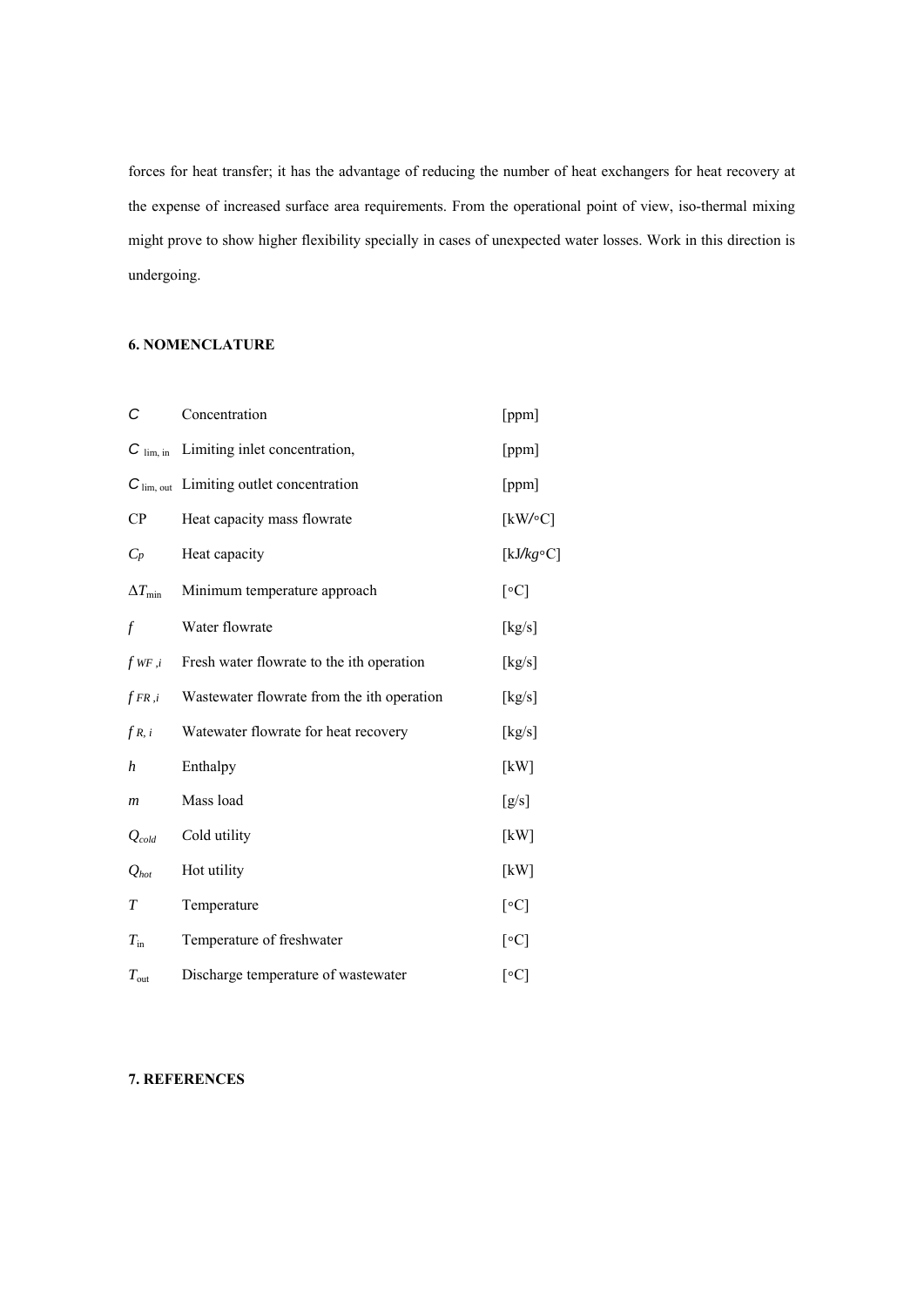- [1] Linnhoff B. Townsend, D.W., Boland, D., Hewitt, D.F., Thomas, B.E.A., Guy, A.R. and Marsland RH. (1982)User Guide on Process Integration for the Efficient Use of Energy, Institution of Chemical Engineers. IchemE.
- [2] Kemp I. C. (2007).Pinch Analysis Process Integration. Second Edition, IChemE.
- [3] Ahmad, S. and Linnhoff, B. (1989). Supertargeting: Different process structures for different economics. Transactions of ASME, J Energy Res Technol, 111(3): 131–136.
- [4] Clayton, R. W. (1988). Cost reductions on a bulk chemicals plant identified by a process integration study at Coalite Fuels and Chemicals Ltd. ETSU R&D Report RD/34/37, Energy Efficiency Office.
- [5] Kemp, I. C. (1990). Process integration: process change and batch processes. ESDU Data Item 90033. Available by subscription from ESDU International plc, 27 Corsham Street, LONDON N1 6UA.
- [6] Korner, H. (1988). Optimal use of energy in the chemical industry. Chem Ing Tech, 60(7): 511–518.
- [7] Wang Y. P. and Smith R. (1994). Wastewater Minimization. Chemical Engineering Science, Volume 49, Issue 7 , April 1994, Pages 981-1006.
- [8] Olesen, S. G. and G. T. Polley (1997). "A simple methodology for the design of water networks handling single contaminants." Chemical Engineering Research and Design, 75A: 420-426.
- [9] Tripathi, P. (Nov 1996). Pinch Technology Reduces Wastewater; Mass exchange integration maximizes water recycling at a paper mill. Chemical Engineering. Vol. 103, Iss. 11; p. 87
- [10]Savulescu, L., J.-K. Kim, et al. (2005 a). "Studies on simultaneous energy and water minimisation-Part I: Systems with no water re-use." Chemical Engineering Science 60: 3279 - 3290.
- [11]Savulescu, L., J.-K. Kim, et al. (2005b). "Studies on simultaneous energy and water minimisation-Part II: Systems with maximum re-use of water." Chemical Engineering Science 60: 3291 - 3308.
- [12]Bagajewicz, M., Rodera, H., Savelski, M. (2002), "Energy efficient water utilization systems in process plants", Comp. Chem. Eng., 26 (l), 59-79.
- [13]Leewongtanawit, B. and J.K. Kim (2008). "Synthesis and optimisation of heat-integrated multiplecontaminant water systems." Chemical Engineering and Processing: Process Intensification 47(4): 670-694.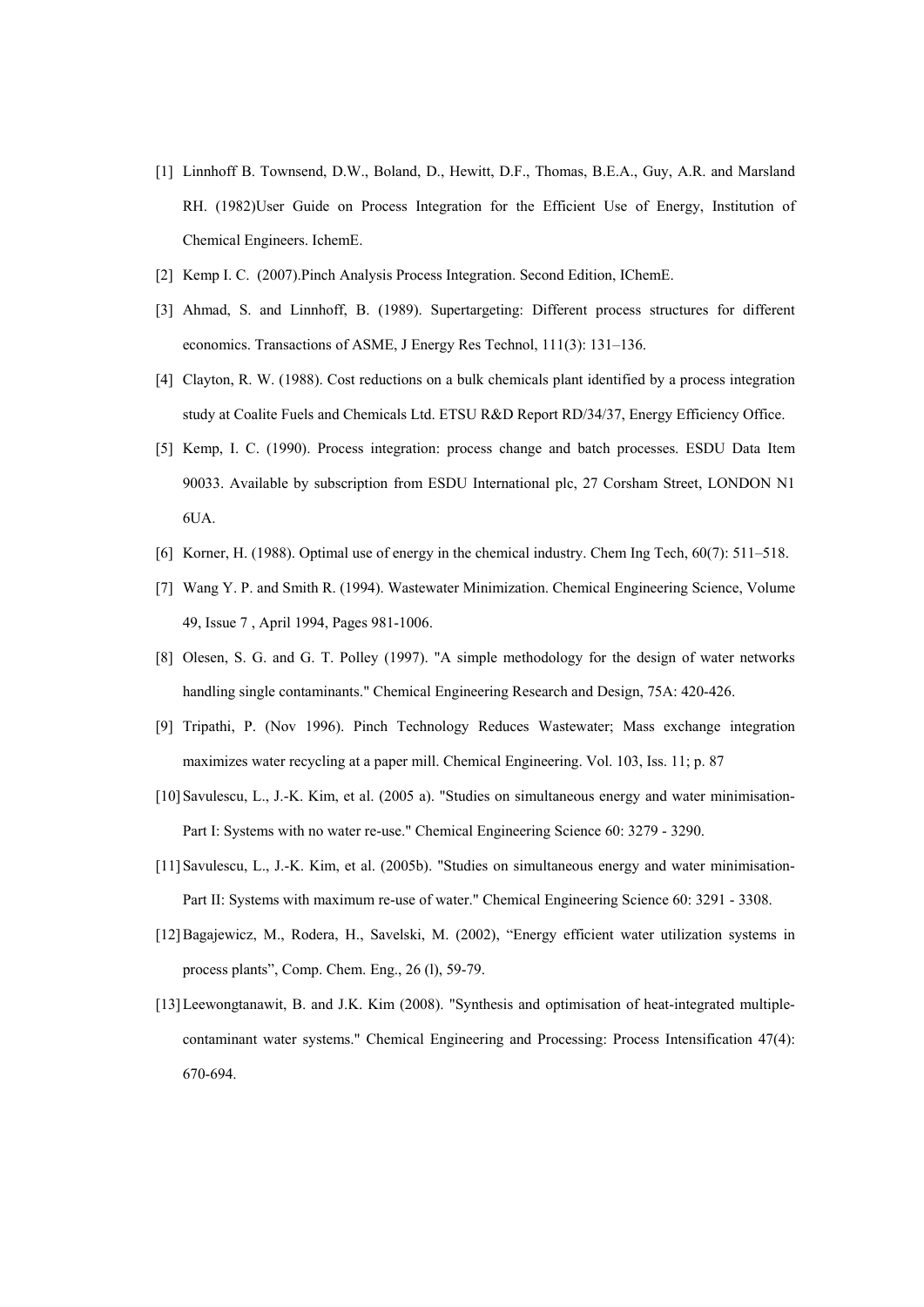- [14]Polley G.T., M. Picón-Núñez, et al. (2010), Design ofwater and heat recovery networks for the simultaneous minimisation ofwater andenergy consumption, Applied Thermal Engineering, 30: 2290-2299.
- [15]Bagajewicz, M. J., R. Pham, et al. (1998). "On the state space approach to mass/heat exchanger network design." Chemical Engineering Science 53(14): 2595-2621.
- [16] Sorin, M. and L. Savulescu (2004). "On minimization of the number of heat exchangers in water networks." Heat Transfer Engineering 25(5): 30 - 38.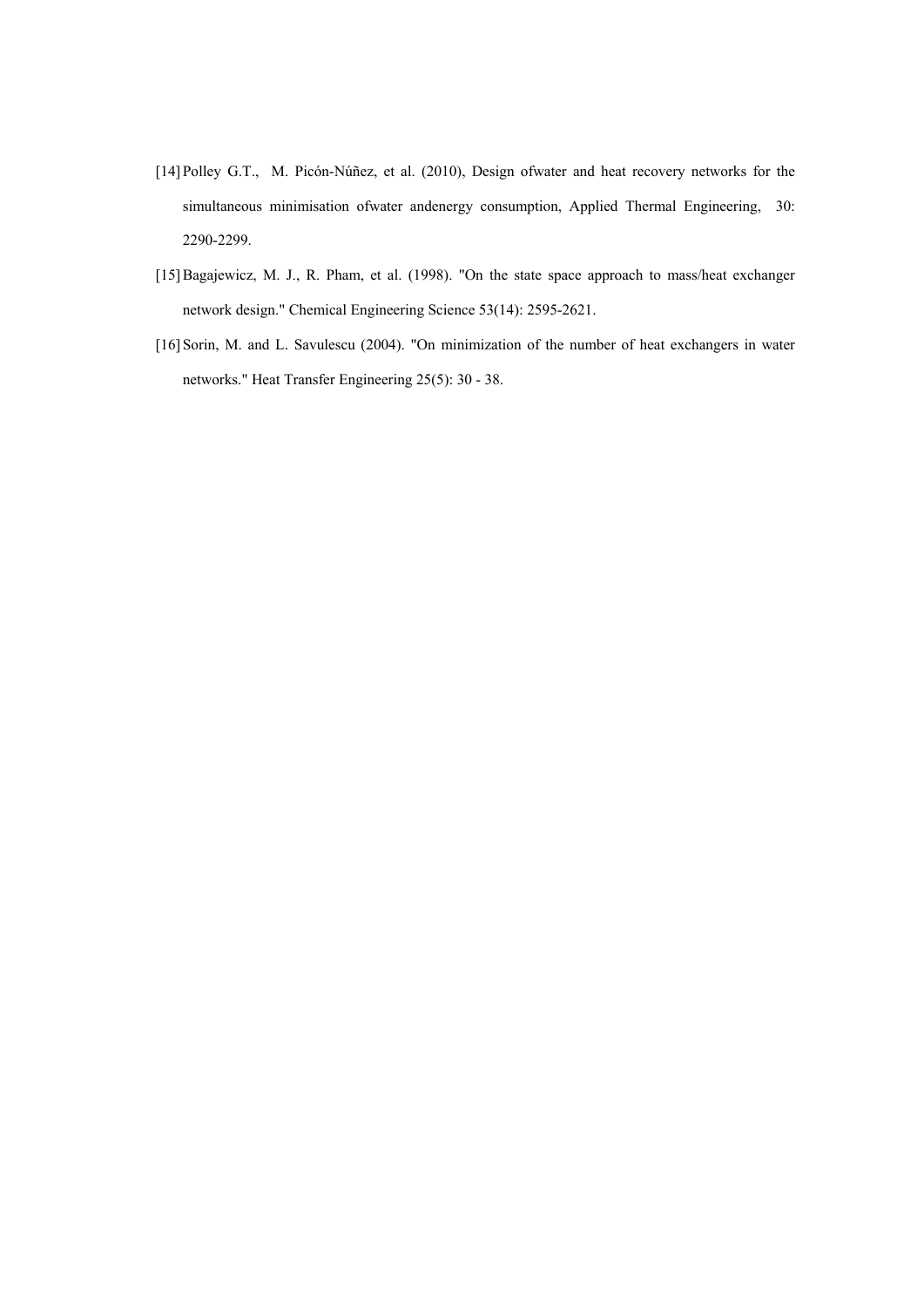

Figure 1. Mass transfer and heat transfer for operation.



Figure 2. Simultaneous heat and mass transfer system.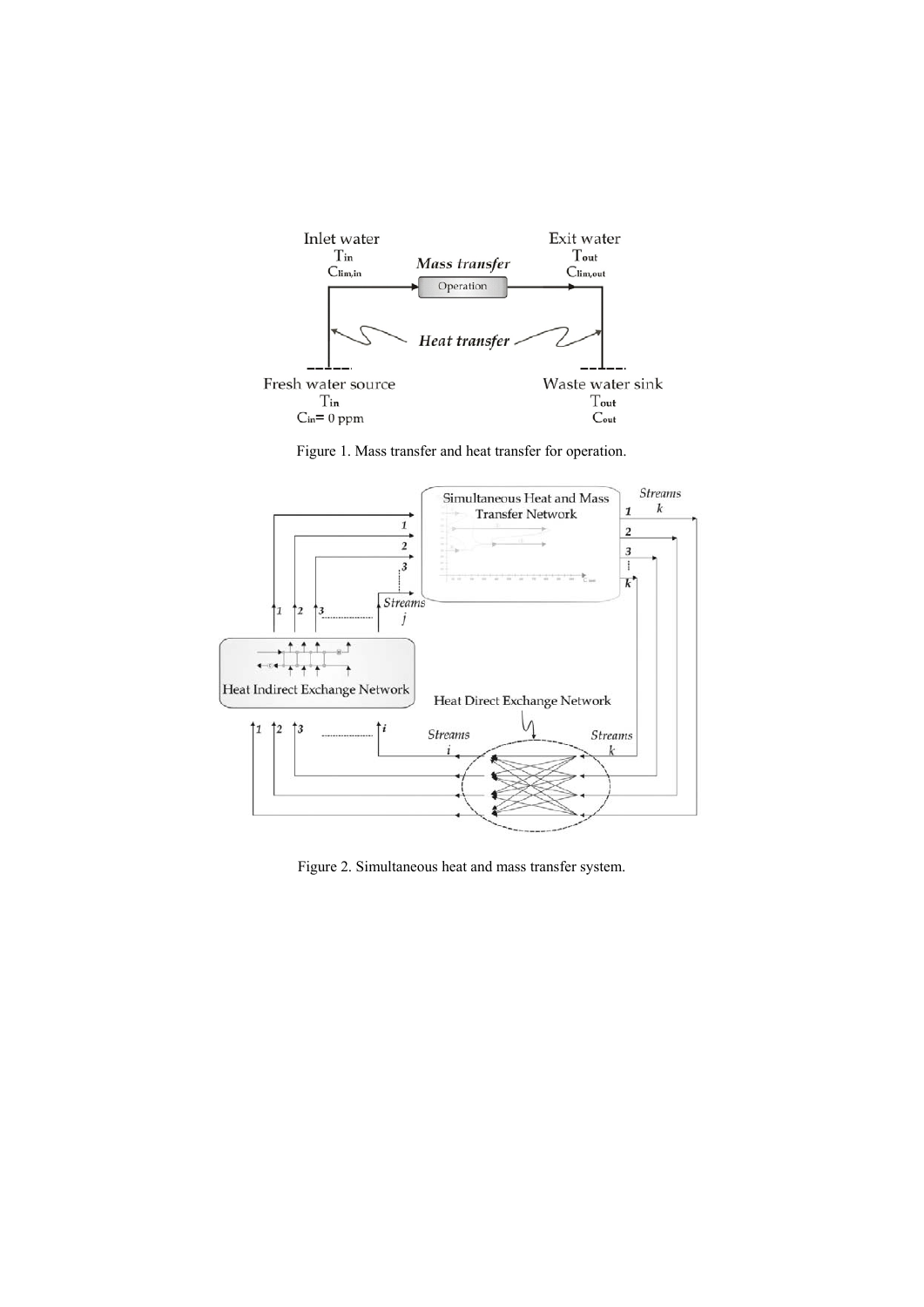

Figure 3. *a)* Temperature vs Concentration diagram for operation *i*. *b)* Representation of operations that require fresh water. *c)* Stream combinations to meet the temperature and concentration requirements of other operations.



Figure 4. Limiting water composite curve and minimum fresh water supply for cases study.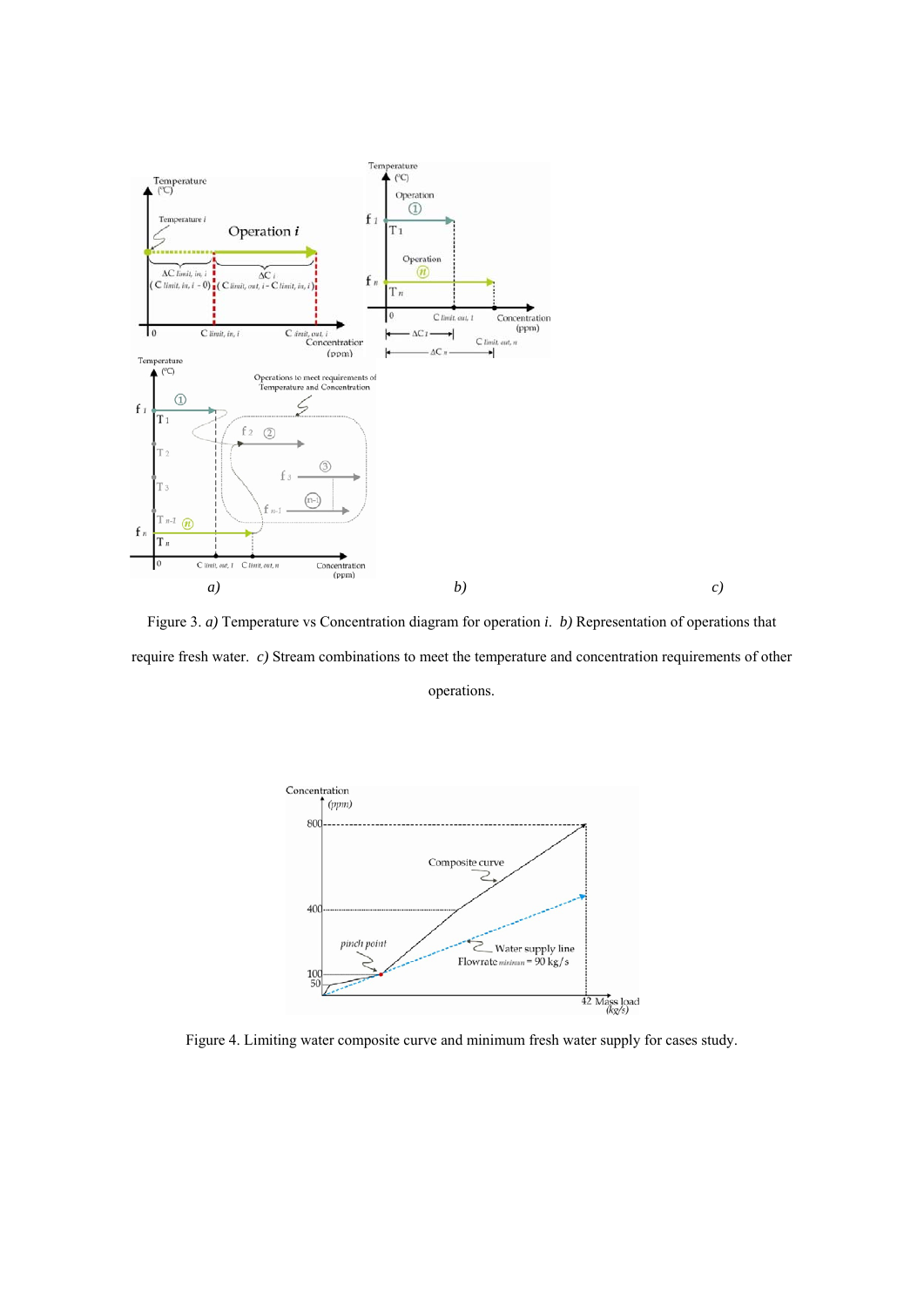

Figure 5. Temperature-Concentration diagram for case 1.



Figure 6. Possible combinations of streams to meet the requirements of operation 2 and 3.



Figure 7. Simultaneous heat and mass exchange network structure.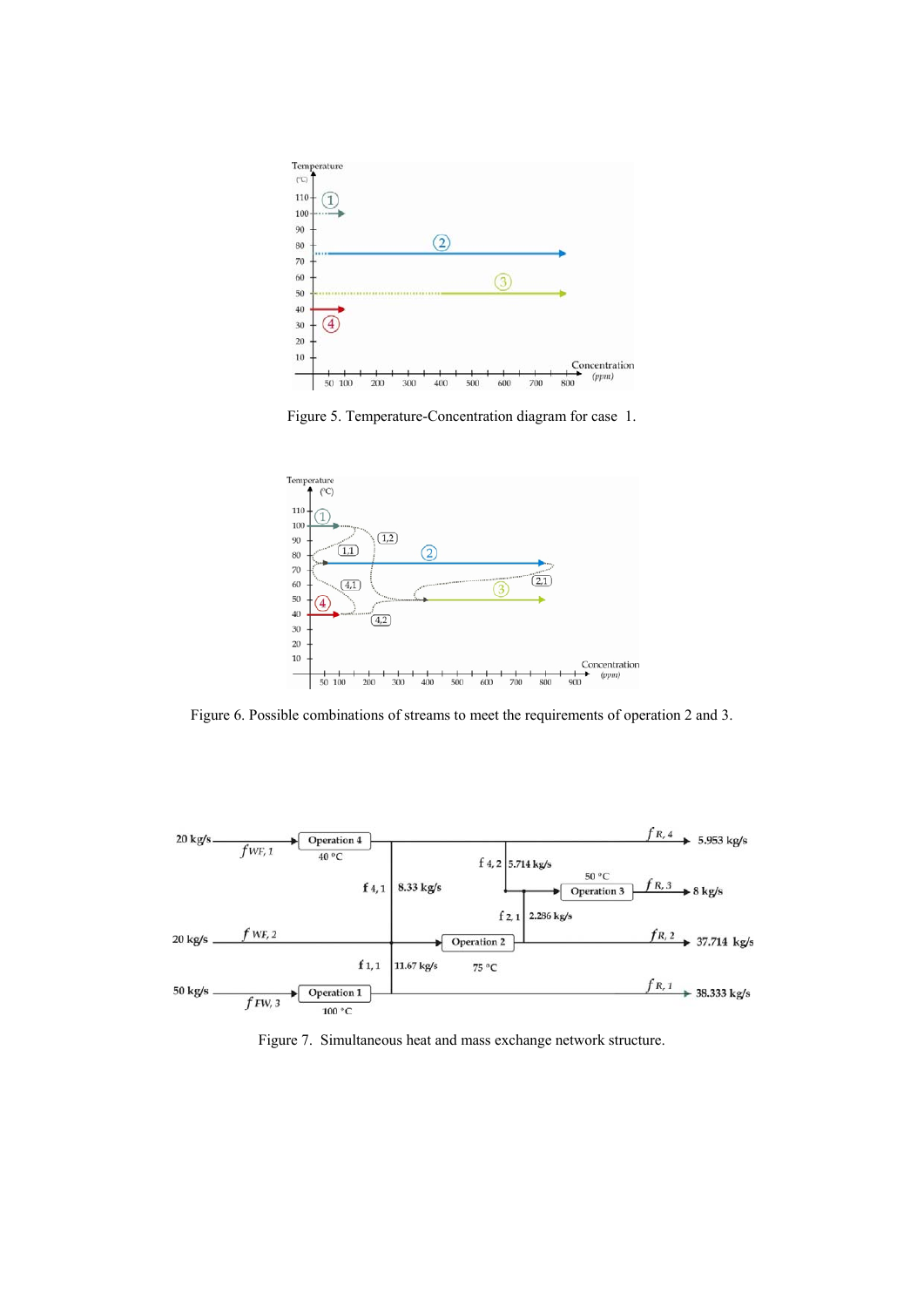

Figure 9. Network structure for indirect heat transfer.



Figure 10. Heat direct exchange subnetwork.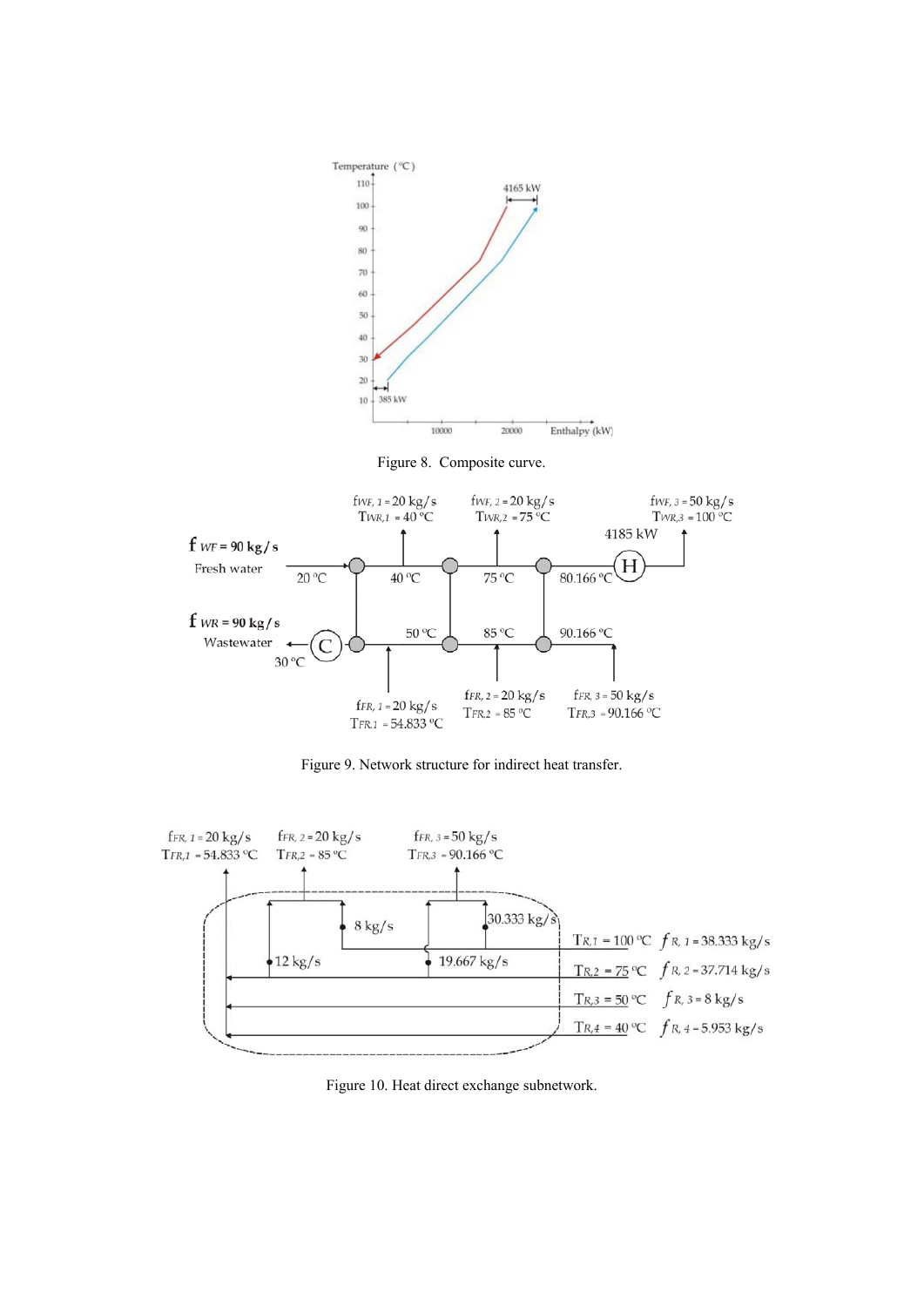

Figure 11. Overall network structure for the heat and mass transfer system.



Figure 12. Network structure without non-isothermal mixing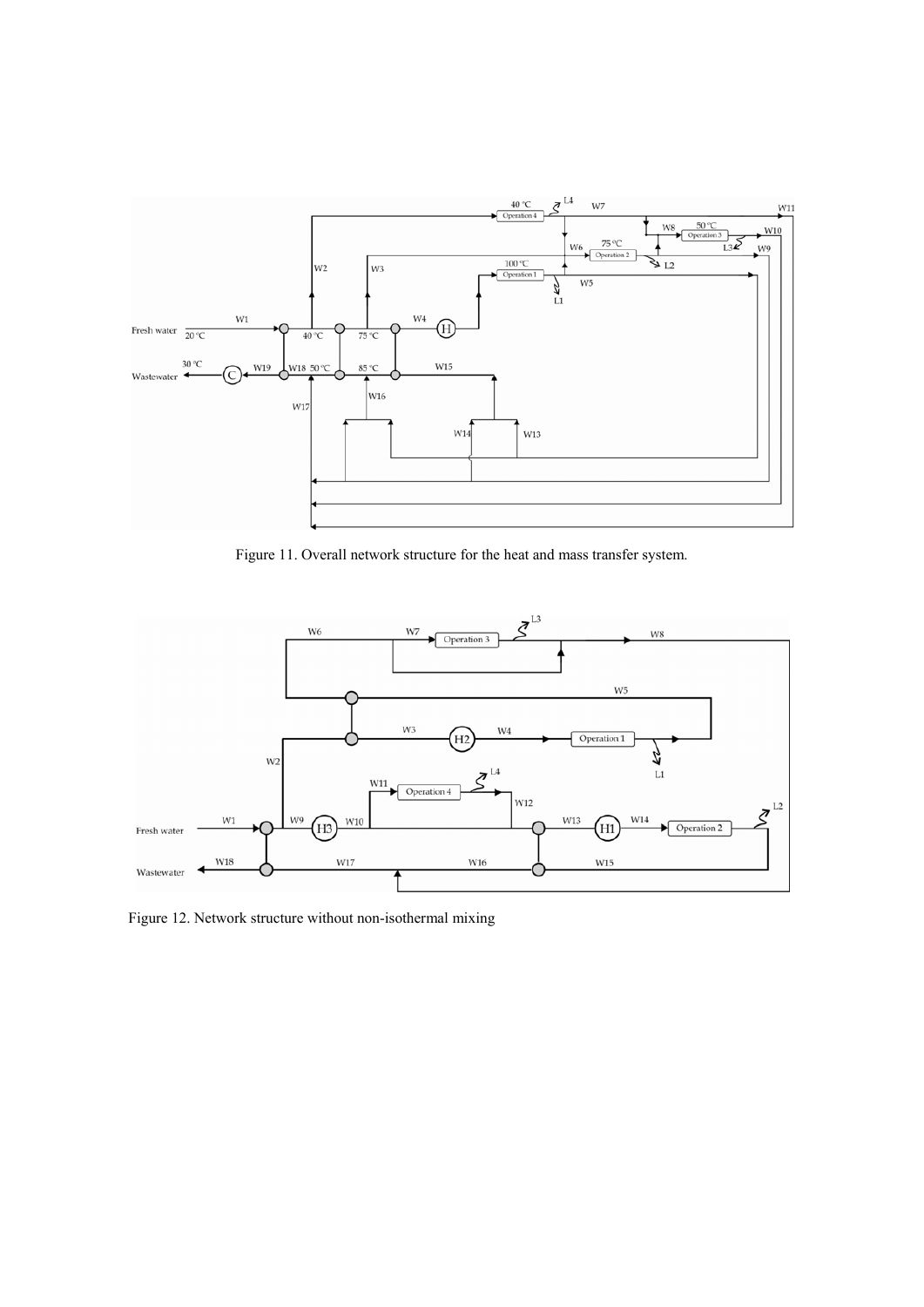

Figure 13. Heat load in the case of isothermal and non-isothermal mixing systems



Figure 14. External heating and cooling as a function of fresh water flow rate for a minimum temperature difference of  $\Delta T_{\text{min}}$  = 10 °C.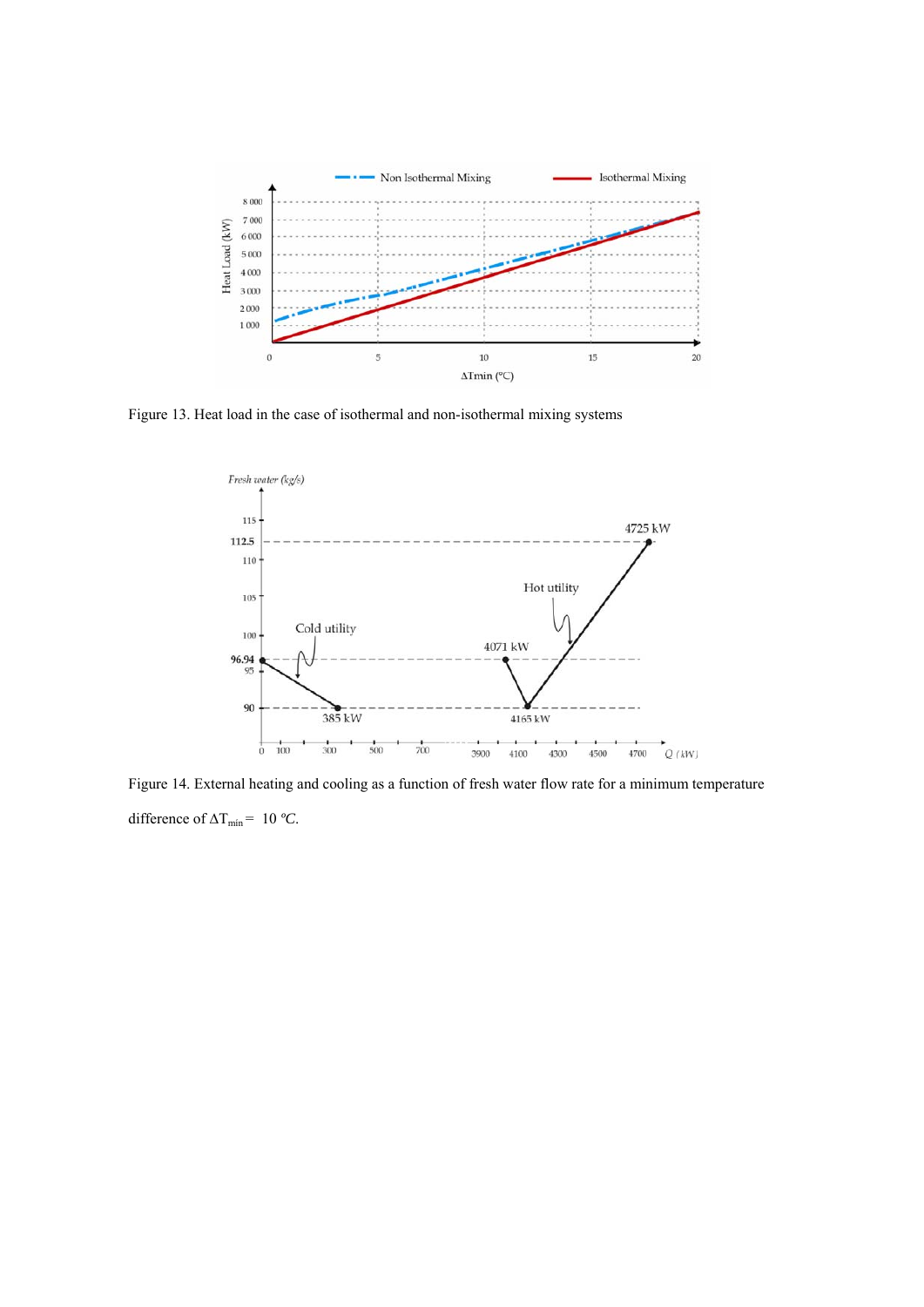| 50<br>100<br>100<br>100<br>100<br>$\overline{c}$<br>50<br>75<br>800<br>75<br>40<br>3<br>400<br>800<br>50<br>50<br>10 | Operation<br>(No.) | Concentration <sub>in</sub><br>(ppm) | $Concentration_{out}$<br>(ppm) | Temperature <sub>in</sub><br>$(^{o}C)$ | Temperature <sub>out</sub><br>$(^oC)$ | Limiting<br>water<br>flowrate<br>(kg/s) | Contaminant<br>mass load<br>(g/s) |
|----------------------------------------------------------------------------------------------------------------------|--------------------|--------------------------------------|--------------------------------|----------------------------------------|---------------------------------------|-----------------------------------------|-----------------------------------|
|                                                                                                                      |                    |                                      |                                |                                        |                                       |                                         | 5                                 |
|                                                                                                                      |                    |                                      |                                |                                        |                                       |                                         | 30                                |
|                                                                                                                      |                    |                                      |                                |                                        |                                       |                                         | 4                                 |
|                                                                                                                      | 4                  | $\boldsymbol{0}$                     | 100                            | 40                                     | 40                                    | 20                                      | $\overline{2}$                    |

Table 1. Process data for case study.

Temperature of fresh water source: T  $_{\text{in}} = 20 \degree C$ 

Temperature of discharge wastewater:  $T_{\text{out}} = 30 \text{ }^{\circ}C$ 

| Cold composite curve |               |          |                         |                 |  | Hot composite curve |               |          |                         |          |  |
|----------------------|---------------|----------|-------------------------|-----------------|--|---------------------|---------------|----------|-------------------------|----------|--|
| $f_{FW}$             | $T_{lim, in}$ | $T_{FW}$ | $\mathbb{C}P$           | <b>Enthalpy</b> |  | $F_R$               | $T_{lim, in}$ | $T_{FW}$ | $\mathbb{C}P$           | Enthalpy |  |
| (kg/s)               | $(^oC)$       | $(^oC)$  | $(kW\llap{/}^{\circ}C)$ | (kW)            |  | (kg/s)              | ( $^oC$ )     | $(^oC)$  | $(kW\llap{/}^{\circ}C)$ | (kW)     |  |
| 50                   | 20            | 100      | 210                     | 16800           |  | 38.33               | 100           | 30       | 161                     | 11270    |  |
| 20                   | 20            | 75       | 84                      | 4620            |  | 37.71               | 75            | 30       | 158.4                   | 7128     |  |
| 20                   | 20            | 40       | 84                      | 1680            |  | 8                   | 50            | 30       | 33.6                    | 672      |  |
|                      |               |          |                         |                 |  | 5.95                | 40            | 30       | 25                      | 250      |  |

Table 2. Information for the construction of the composite curves.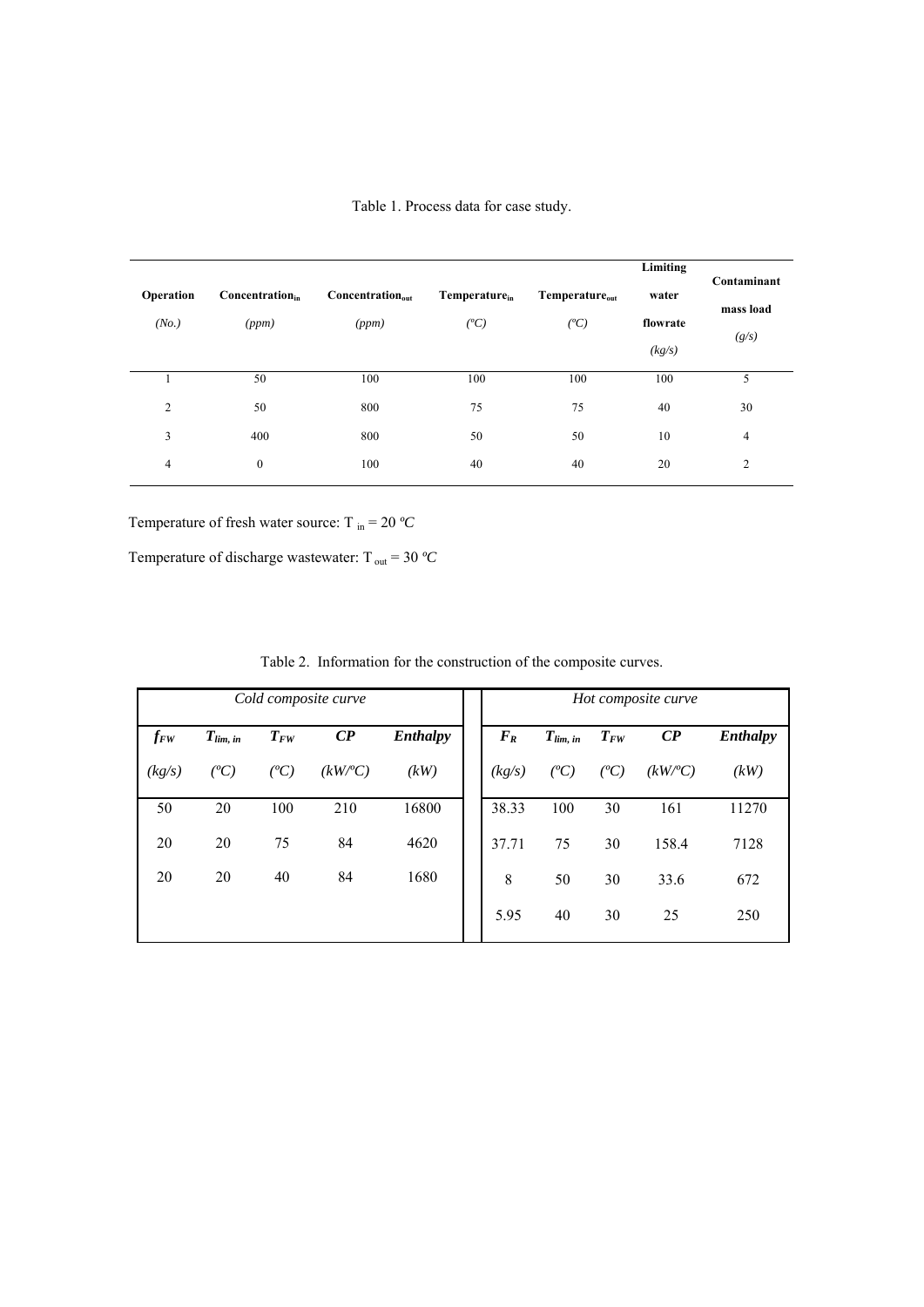| <b>Scenario</b> | Methodology | <b>Hot utility</b><br>consumption<br>(kW) | Cold utility<br>consumption<br>(kW) | Water<br>Consumption<br>(kg/s) | $\Delta T_{min}$<br>(C) | Number of<br>heat<br>transfer<br>units in<br><b>HEN</b> |
|-----------------|-------------|-------------------------------------------|-------------------------------------|--------------------------------|-------------------------|---------------------------------------------------------|
| A               |             | 4265                                      | 485                                 | 90                             | 10                      | 5                                                       |
| B               | 2           | 4165                                      | 385                                 | 90                             | 10                      | 5                                                       |

Table 3. Solution of case study and comparison with previous results reported in the open literature.

Table 4. Temperatures and mass flow rates for the system with isothermal mixing (see Figure 12) without and

|  |  | with water losses in the processes |
|--|--|------------------------------------|
|  |  |                                    |

|                | no losses  |          | $\overline{L}$ 1=2 kg/s |                  |            | $L2=2$ kg/s      | L3=2 $kg/s$ |                   | $L4=2$ kg/s |                   |
|----------------|------------|----------|-------------------------|------------------|------------|------------------|-------------|-------------------|-------------|-------------------|
|                | $f$ [kg/s] | $T$ [°C] | $f$ [kg/s]              | T<br>$\lceil$ °C | $f$ [kg/s] | T<br>$\lceil$ °C | $f$ [kg/s]  | T<br>$\lceil$ °C1 | $f$ [kg/s]  | T<br>$\lceil$ °C] |
| W1             | 90         | 20       | 90                      | 20               | 90         | 20               | 90          | 20                | 92          | 20                |
| W2             | 50         | 40       | 50                      | 39.56            | 50         | 39.56            | 50          | 39.56             | 50          | 39.57             |
| W3             | 50         | 90       | 50                      | 87.56            | 50         | 89.56            | 50          | 89.56             | 50          | 89.57             |
| W4             | 50         | 100      | 50                      | 100              | 50         | 100              | 50          | 100               | 50          | 100               |
| W <sub>5</sub> | 50         | 100      | 48                      | 100              | 50         | 100              | 50          | 100               | 50          | 100               |
| W6             | 50         | 50       | 48                      | 50               | 50         | 50               | 50          | 50                | 50          | 50                |
| W7             | 5.7        | 50       | 5.7                     | 50               | 5.7        | 50               | 5.7         | 50                | 5.7         | 50                |
| W8             | 50         | 50       | 48                      | 50               | 50         | 50               | 48          | 50                | 50          | 50                |
| W9             | 40         | 40       | 40                      | 39.56            | 40         | 39.56            | 40          | 39.56             | 42          | 39.56             |
| W10            | 40         | 40       | 40                      | 40               | 40         | 40               | 40          | 40                | 42          | 40                |
| W11            | 20         | 40       | 20                      | 40               | 20         | 40               | 20          | 40                | 20          | 40                |
| W12            | 40         | 40       | 40                      | 40               | 40         | 40               | 40          | 40                | 40          | 40                |
| W13            | 40         | 65       | 40                      | 65               | 40         | 63.75            | 40          | 65                | 40          | 65                |
| W14            | 40         | 75       | 40                      | 75               | 40         | 75               | 40          | 75                | 40          | 75                |
| W15            | 40         | 75       | 40                      | 75               | 38         | 75               | 40          | 75                | 40          | 75                |
| W16            | 40         | 50       | 40                      | 50               | 38         | 50               | 40          | 50                | 40          | 50                |
| W17            | 90         | 50       | 88                      | 50               | 88         | 50               | 88          | 50                | 90          | 50                |
| W18            | 90         | 30       | 88                      | 30               | 88         | 30               | 88          | 30                | 90          | 30                |